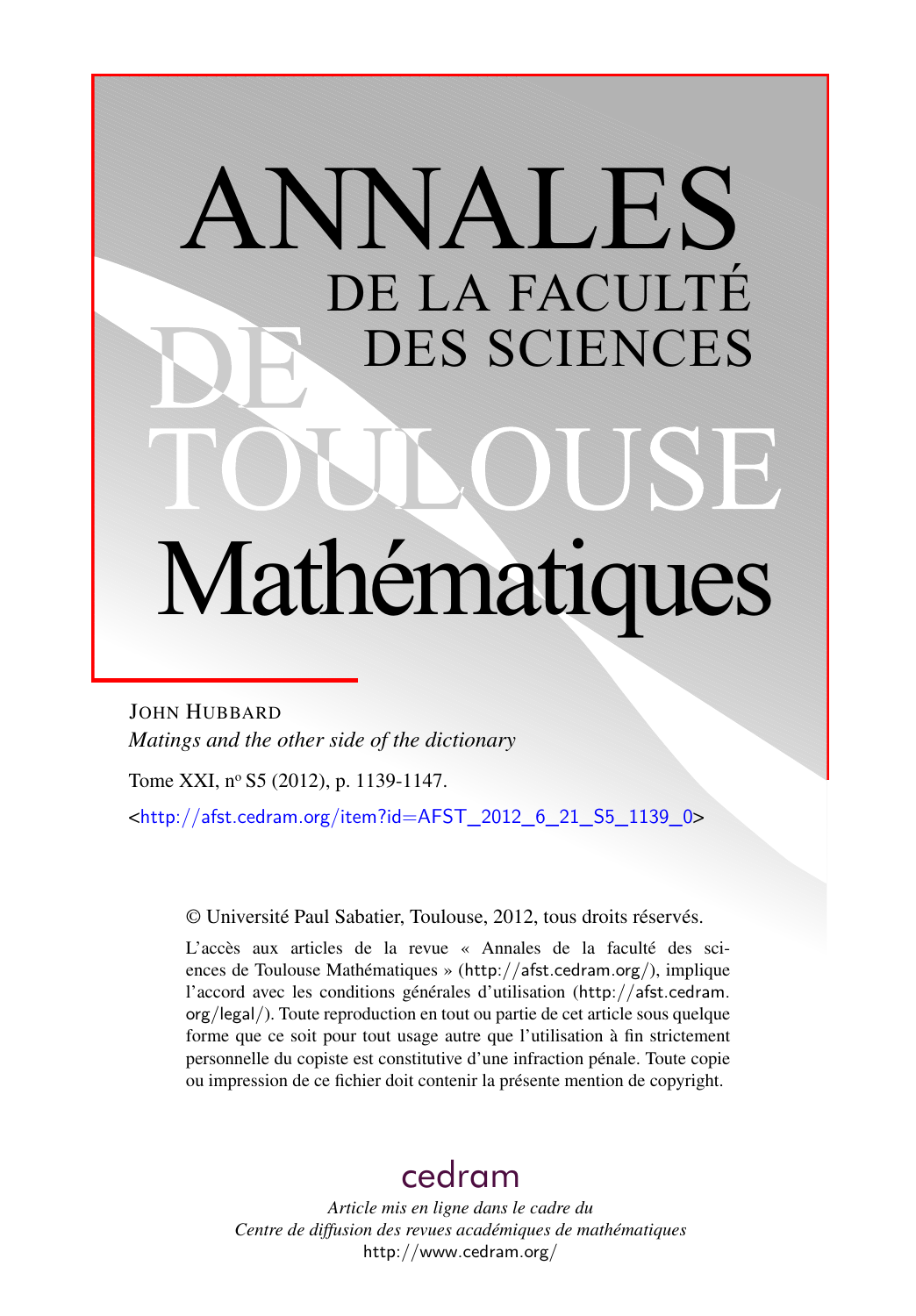JOHN HUBBARD

ABSTRACT. — In the theory of rational maps an important role is played by matings. These are probably the best understood of all rational functions, but they are bizarre, and involve gluing dendrites together to get spheres carrying Peano curves.

In the theory of Kleinian groups, there is a parallel construction, the construction of double limits, that is central to Thurston's hyperbolization theorem for 3-manifolds that fiber over the circle with pseudo-Anosov monodromy. It also involves gluing dendrites and Peano curves.

Clearly these two constructions form one entry of the Sullivan dictionary. This article attempts to spell out the similarities and differences.

RÉSUMÉ. — Les accouplements forment une classe essentielle d'applications rationelles, sans doute celle qui est la mieux comprise. Mais elle fait intervenir des objets bizarres: recollements de dendrites, courbes de Peano, etc.

La construction analogue pour les groupes Kleiniens est celle des *limi*tes doubles. Cette construction est essentielle pour l'hyperbolisation des variétés de dimension trois fibrées sur le cercle.

Ces deux constructions se correspondent par le dictionnaire de Sullivan. Cet article essaie de montrer les similitudes et les différences.

## 1. Introduction: the Sullivan dictionary

Sullivan's dictionary pairs statements about 1-dimensional complex dynamics and statements about 3-dimensional hyperbolic geometry. For instance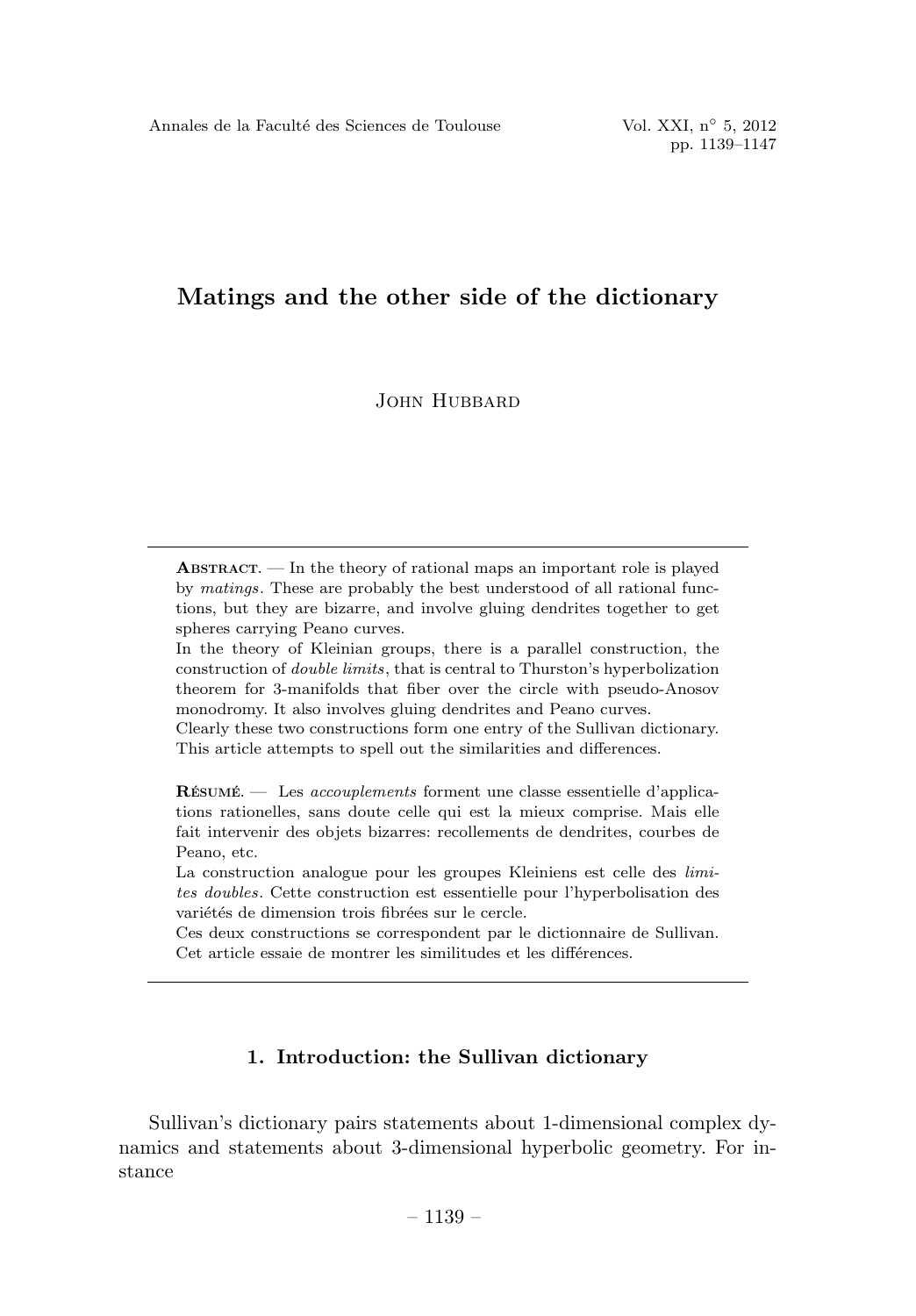# Dynamical systems

# Hyperbolic geometry

| Julia set                       | Limit set                          |
|---------------------------------|------------------------------------|
| non-attracting cycles           | Non-elliptic fixed points          |
| Yoccoz inequality               | Bers compactness                   |
| No wandering domains            | Ahlfors finiteness                 |
| Tuning                          | Klein-Maskit combination           |
| Topological characterization of | Thurston's hyperbolization theorem |
| rational functions              | for Haken manifolds                |
| Parabolic blow-ups              | Geometric limits                   |
|                                 |                                    |

In some cases, the constructions on the two sides look similar although the proofs are different; for instance, the proof of the density of fixed points in the limit set for Kleinian groups using the convex hull in hyperbolic 3 space has no known analog in proving the density of repelling cycles in the Julia set.

In other cases the actual details of the proofs are amazingly similar even though the statements sound unrelated; this is particularly true of Sullivan's No-wandering Domains theorem, whose proof was modeled on the *Ahlfors finiteness theorem*. It is also the case for the Yoccoz inequality and the compactness of Bers slices: both depend on bounds on the modulus of an annulus embedded in a torus. Further, Thurston's theorem on the Topological Characterization of Rational Functions was modeled after his Hyperbolization Theorem for Haken Manifolds.

There is a glaring gap in the dictionary: there is no known analog on the dynamical side of hyperbolic space  $\mathbb{H}^3$ . Thurston claims that this is the greatest weakness of the theory.

In this article I will look at the entries

# Dynamical systems

Hyperbolic geometry

Matings

Double limit theorem

In this case, the constructions are clearly parallel, but the known proofs are quite different. Maybe they don't need to be; a familiarity with one side of the dictionary may inspire new and better proofs on the other.

There is nothing really new here, but there is a lack of communication between the two fields and many practitioners of one are unaware of the other.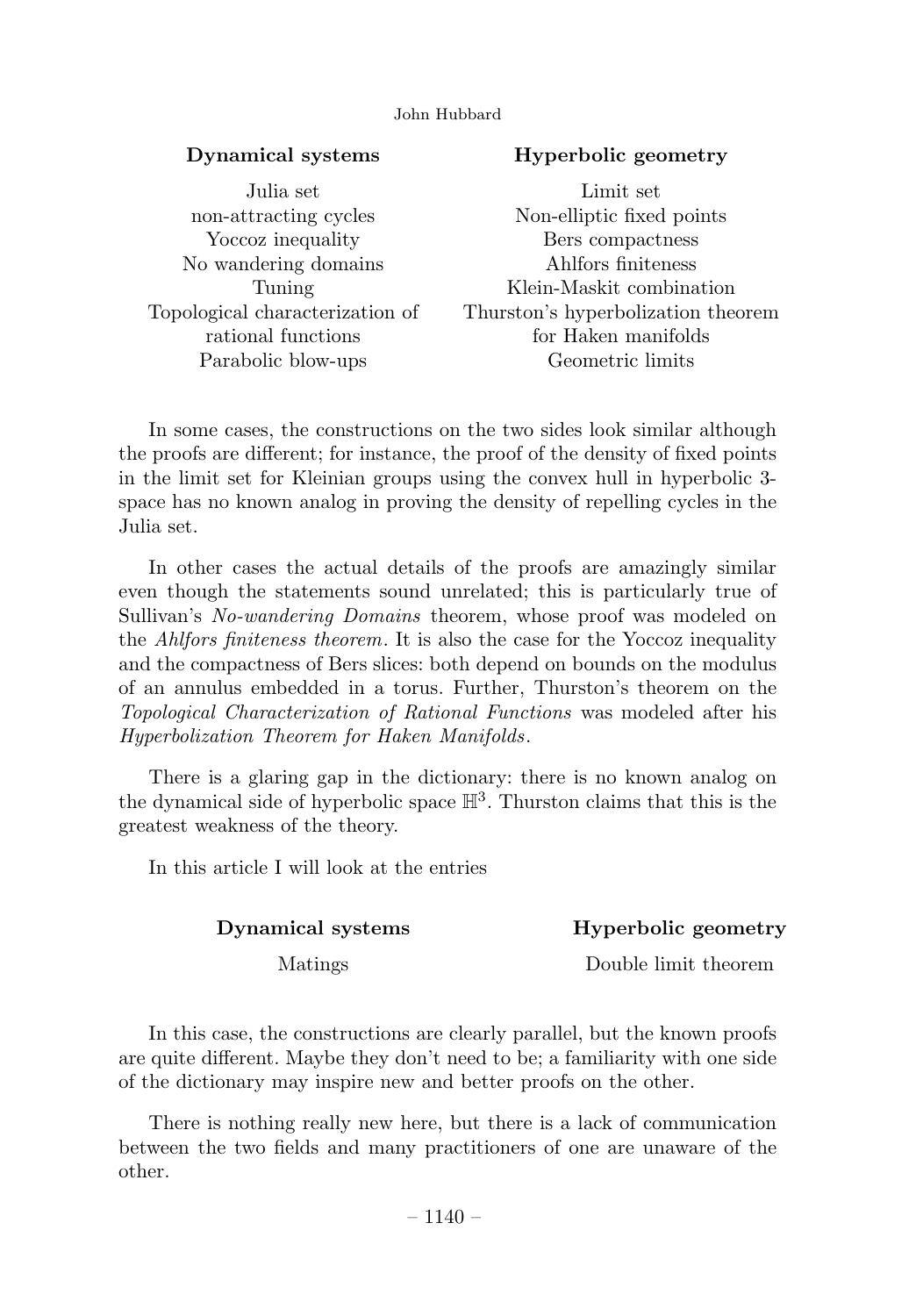#### 2. The two settings

#### 2.1. The mating of polynomials

Let  $p_1, p_2$  be two polynomials of the same degree d with connected filledin Julia sets  $K_1, K_2$ . Choose Böttcher coordinates

 $\phi_1 : \mathbb{C} - K_1 \to \mathbb{C} - \overline{\mathbb{D}}$  and  $\phi_2 : \mathbb{C} - K_2 \to \mathbb{C} - \overline{\mathbb{D}}$ .

When  $d = 2$ , the Böttcher coordinate is unique, but when  $d > 2$  there are  $d-1$  choices, and they matter: the mating may exist for some and not for others.

Let  $\mathbb{C}_1$ ,  $\mathbb{C}_2$  be two copies of the complex plane compactified by adding a circle at infinity, adding a point  $t_{\infty,i} \in \mathbb{R}/\mathbb{Z}$  at  $\lim_{r\to\infty} \phi_i^{-1} (re^{2\pi it})$ . Both  $p_1$  and  $p_2$  extend to maps

$$
\tilde{p}_1 : \tilde{C}_1 \to \tilde{C}_1
$$
 and  $\tilde{p}_2 : \tilde{C}_2 \to \tilde{C}_2$ 

that map  $t_{\infty,i}$  to  $dt_{\infty,i}$ .

Construct a topological 2-sphere

$$
S_{p_1,p_2} = \left(\widetilde{\mathbb{C}}_1 \sqcup \widetilde{\mathbb{C}}_2\right) / \sim
$$

where  $\sim$  identifies  $t_{\infty,1}$  to  $-t_{\infty,2}$ .

This sphere carries no natural complex structure, but it does have a map to itself which is  $\tilde{p}_1$  on  $\mathbb{C}_1$  and  $\tilde{p}_2$  on  $\mathbb{C}_2$ ; these maps are compatible with the gluing and induce a ramified covering map

$$
\tilde{f}_{p_1,p_2}: S_{p_1,p_2} \to S_{p_1,p_2}
$$

of degree d. The space  $S_{p_1,p_2}$  together with the map  $\tilde{f}_{p_1,p_2}$  is called the formal mating of  $p_1, p_2$ ; it actually depends also on the choices of Böttcher coordinates.

The map  $\hat{f}_{p_1,p_2}$  is compatible with the equivalence relation  $\approx_{p_1,p_2}$  on  $S_{p_1,p_2}$  defined as follows: it is the smallest equivalence relation with closed equivalence classes, such that for all  $t \in \mathbb{R}/\mathbb{Z}$ , all points of  $\phi_1^{-1}(re^{2\pi it})$  are equivalent to all points of  $\phi_2^{-1}(re^{-2\pi it})$ .

As such,  $\tilde{f}_{p_1,p_2}$  induces a map

$$
f_{p_1,p_2}: S_{p_1,p_2} \to S_{p_1,p_2},
$$

where  $\overline{S}_{p_1,p_2} = S_{p_1,p_2} / \approx_{p_1,p_2}$ .

 $-1141-$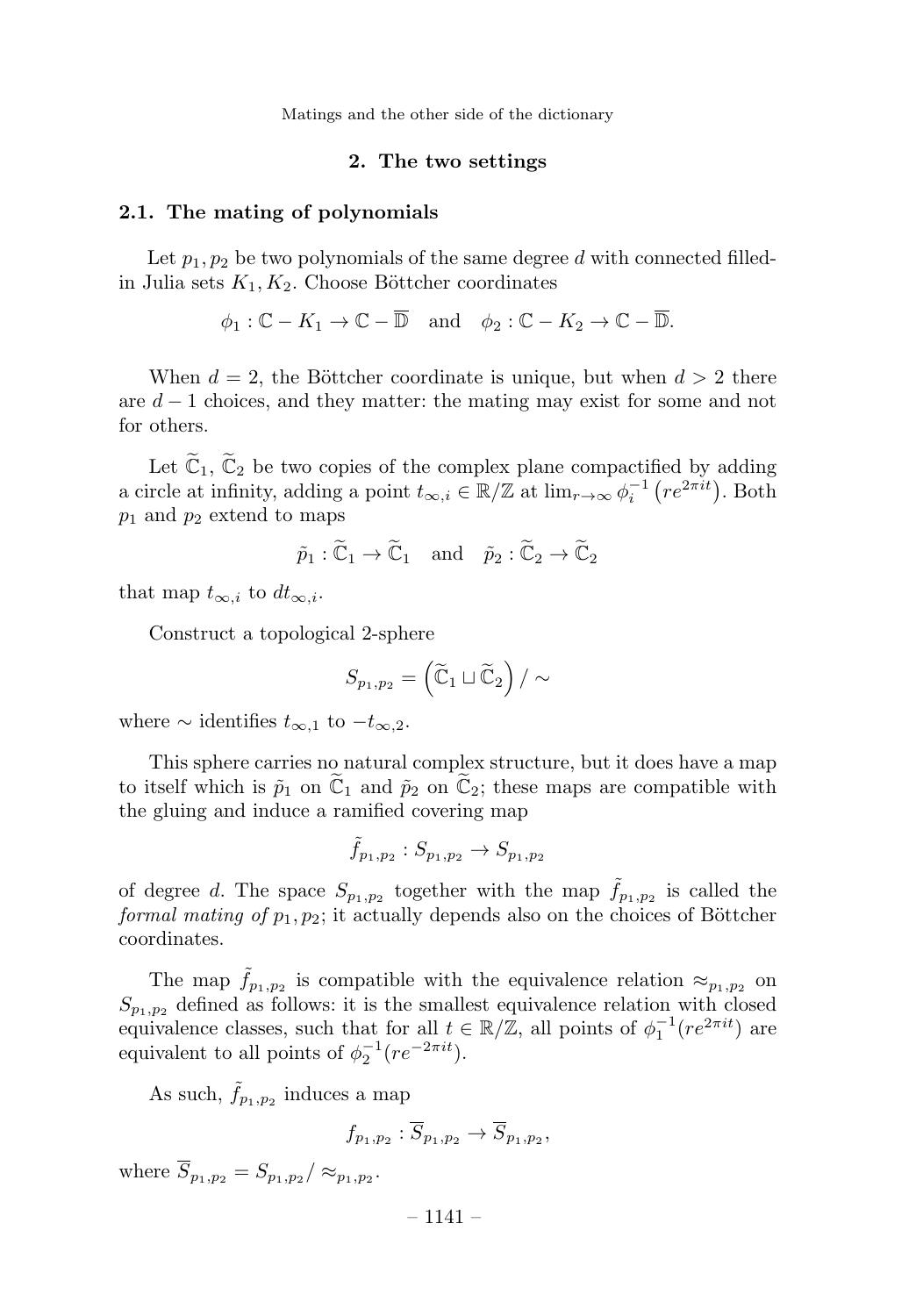There is another way of thinking about  $\overline{S}_{p_1,p_2}$ , that is far easier to visualize. This way applies only to the case when  $K_1$  and  $K_2$  are locally connected. There are then *Caratheodory loops*  $\gamma_i : \mathbb{R}/\mathbb{Z} \to \partial K_i$ , and the space  $\overline{S}_{p_1,p_2}$ is the quotient of  $K_1 \sqcup K_2$  obtained by identifying  $\gamma_1(t)$  with  $\gamma_2(-t)$ . The resulting space and map is often called the *topological mating* of  $p_1$  and  $p_2$ .

This space  $\overline{S}_{p_1,p_2}$  may appear very bizarre and rather scary, especially when  $K_1$  and  $K_2$  are dendrites:  $\overline{S}_{p_1,p_2}$  is obtained by gluing these dendrites to each other.

There is a reassuring theorem of R. L. Moore that asserts that if the equivalence classes do not separate the sphere, are not the whole sphere, and if the quotient space is Hausdorff, then the quotient space is homeomorphic to the sphere, and the quotient map can be approximated by homeomorphisms. The hypotheses of Moore's theorem are often satisfied by  $\approx_{p_1,p_2}$ , and the mating construction yields beautiful examples of Moore quotients. But they are still pretty bizarre: each of the dendrites maps surjectively to the quotient sphere, as does the equator of  $S_{p_1,p_2}$ , which is then a Peano curve in  $\overline{S}_{p_1,p_2}$ .

We say that  $p_1$  and  $p_2$  are *mateable* if  $\overline{S}_{p_1,p_2}$  is homeomorphic to a sphere, and if this sphere carries a complex structure such that  $f_{p_1,p_2} : \overline{S}_{p_1,p_2} \rightarrow$  $\overline{S}_{p_1,p_2}$  is analytic; it is then automatically conjugate to a rational function of degree d.

Note that in this case where  $p_1$  and  $p_2$  are mateable, we have a surjective continuous map  $\gamma : \mathbb{R}/\mathbb{Z} \to \mathbb{P}^1$  (a Peano curve) giving a commutative diagram

| $\mathbb{R}/\mathbb{Z}$ | $\mathbb{P}^1$     |
|-------------------------|--------------------|
| $\vert t \mapsto dt$    | $\int f_{p_1,p_2}$ |
| $\mathbb{R}/\mathbb{Z}$ | $\mathbb{P}^1$     |

So  $\gamma$  semiconjugates the complicated map  $f_{p_1,p_2}$  to  $t \mapsto dt$ ; it somehow unwinds the sphere like a ball of yarn, turning it into a circle, and the complicated rational function  $f_{p_1,p_2}$  unwinds to the simple mapping  $t \mapsto dt$ .

In dynamical systems, the main question is: to what extent does the statement that  $\overline{S}_{p_1,p_2}$  is homeomorphic to a sphere imply that  $p_1$  and  $p_2$ are mateable, and to what extent is the resulting mating unique.

There are many results in this direction: the present volume is largely devoted to this question, and I will not pursue it further here.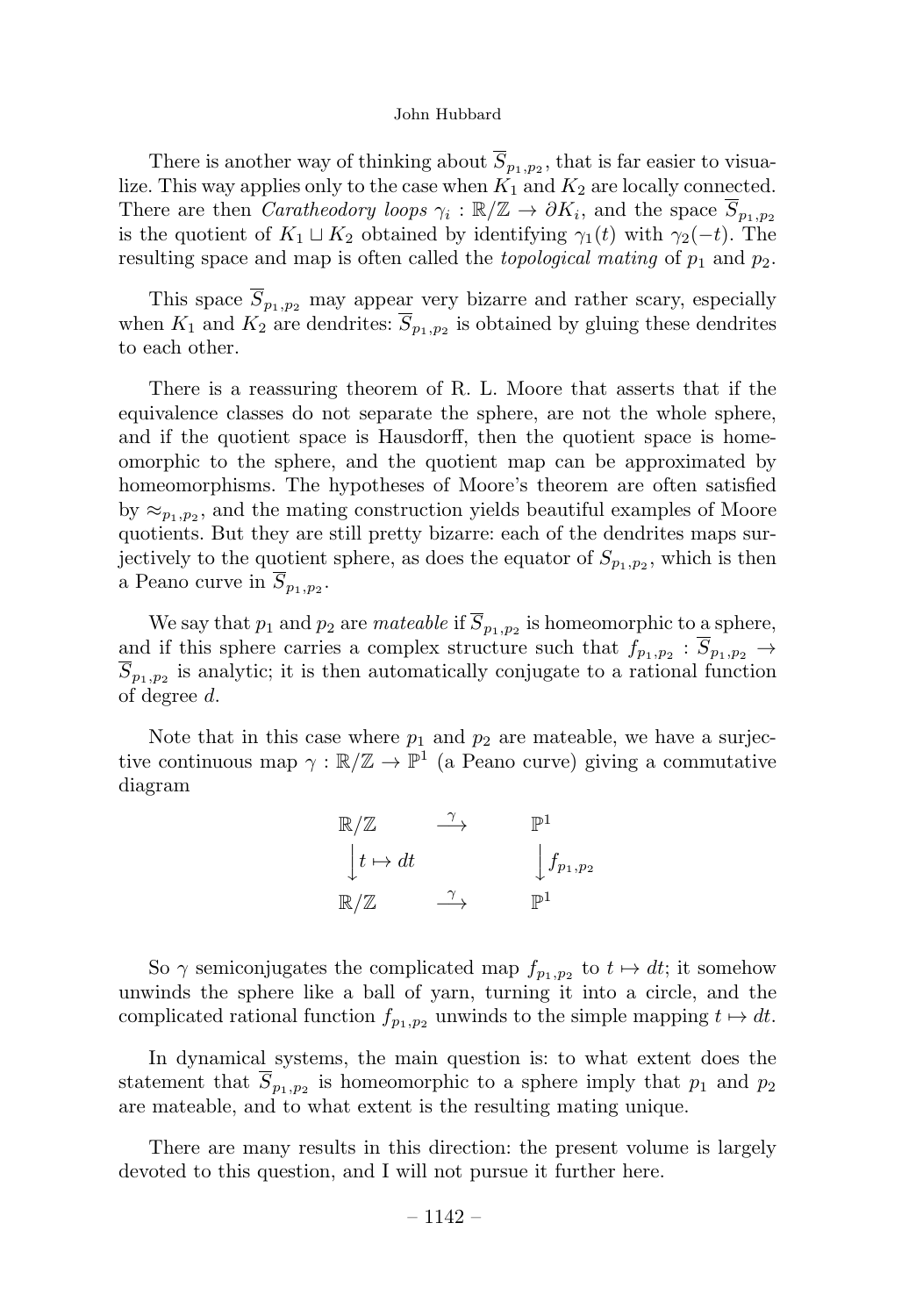

Figure 1. — On the left, we see a sphere  $\mathbb{C}_1 \cup \mathbb{C}_2$ , with sketches of Julia sets and external rays drawn in. On the right, we see a sphere  $\overline{\mathbb{H}} \cup \overline{\mathbb{H}}^*$  with the horizontal trajectories of a Γ-invariant quadratic differential sketched in H and the vertical trajectories of  $q^*$  sketched in  $\mathbb{H}^*$ . In both figures, we can consider a family of Beltrami forms  $\mu_K$  with eccentricity K and big axes of the infinitesimal ellipses aligned with the external rays on the left, and with the horizontal trajectories of q and  $-q^*$  on the right. The effect of conjugating by a solution of the Beltrami equation  $\overline{\partial} f = \mu_K \partial f$  is to shrink these curves.

#### 2.2. The setting for hyperbolic manifolds

We set  $\mathbb H$  to be the upper half-plane, and  $\mathbb H^*$  to be the lower half-plane.

Let  $\Gamma$  be a torsion-free Fuchsian group, such that  $X := \mathbb{H}/\Gamma$  is a Riemann surface of finite type; then  $\mathbb{H}^*/\Gamma$  is the conjugate surface  $X^*$ .

Choose  $q \in Q(\mathbb{H})$  a Γ-invariant quadratic differential, coming from an integrable quadratic differential on X; then  $q^*(z) = q(\overline{z})$  defines a Γ-invariant quadratic differential on  $\mathbb{H}^*$ , the reflection of q in the real axis.

In analogy with matings of polynomials, the sphere, with the measured foliation  $F_1 := |\text{Im}\sqrt{q}|$  on  $\mathbb{H}$  and the measured foliation  $F_2 := |\text{Im}\sqrt{-q^*}|$  on  $\mathbb{H}^*$ , could be called the *formal mating of*  $F_1$  and  $F_2$  (as far as I know, this terminology is not used).

Now take  $s, t \in [0, 1)$  and consider the Beltrami form on  $\overline{\mathbb{C}}$  given by

$$
\mu_{q,s,t} = \begin{cases} s \frac{\overline{q}}{|q|} & \text{in } \mathbb{H}; \\ t \frac{-\overline{q}^*}{|q|} & \text{in } \mathbb{H}^* \end{cases}
$$

This Beltrami form corresponds to a field of ellipses on  $\overline{\mathbb{C}}$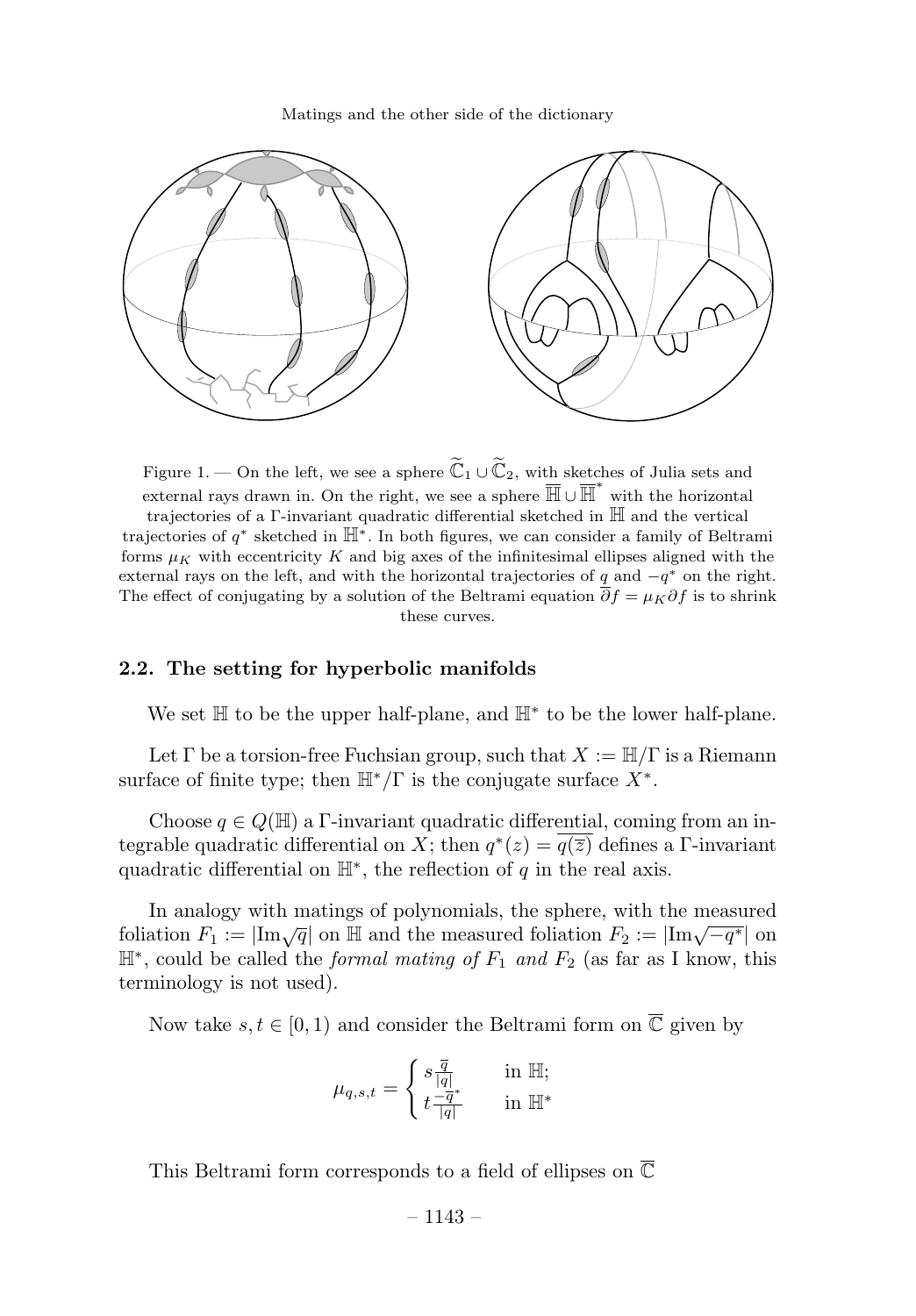• of eccentricity  $(1 + s)/(1 - s)$  in H, with major axes aligned along the leaves of  $F_1$ , i.e., along the horizontal trajectories of q,

• of eccentricity  $(1 + t)/(1 - t)$  on  $\mathbb{H}^*$ , with major axes aligned along the leaves of  $F_2$ , i.e., along the vertical trajectories of  $q^*$ .

The object of taking the horizontal and vertical trajectories of the same quadratic differential was to make the two foliations transverse on  $X$ ; and conversely, if two measured foliations are transverse, they correspond to the horizontal and vertical trajectories of a quadratic differential.

Let  $f_{s,t} : \overline{\mathbb{C}} \to \overline{\mathbb{C}}$  be a quasi-conformal map such that

$$
\bar{\partial}f_{s,t} = \mu_{q,s,t} \partial f_{s,t}.
$$

Roughly speaking, the limit of the  $f_{s,t}$  as  $s, t \to 1$  consists of collapsing the trajectories of  $F_1$  in H and the trajectories of  $F_2$  in H<sup>\*</sup> to points. In fact, one can define a "topological mating of measured foliations", analogous to the topological mating of manifolds. Consider the leaf spaces of  $F_1$  and  $F_2$ ; they are R-trees with an action of  $\Gamma$ , and there is a natural equivalence relation on their disjoint union; the quotient space might be called to *topological* mating of  $F_1$  and  $F_2$  (although again I don't believe that the terminology is used). Since these R-trees are always locally connected (unlike the case of polynomials, where  $K_p$  might not be), it is quite reasonable to view them as intermediate objects in the process of constructing double limits. Mahan [7] does this.

Here the question is whether, up to conjugacy, the group representations

$$
\rho_{s,t} : \Gamma \to \mathrm{PSL}_2\mathbb{C} \quad \text{given by} \quad \rho_{s,t} : (\gamma) = f_{s,t} \circ \gamma \circ f_{s,t}^{-1}
$$

have non-empty compact accumulation sets when  $s, t$  both tend to 1, and whether this set consists of a single point. If the accumulation set is compact and non-empty, we say that the measured foliations  $F_1$  and  $F_2$  are mateable.

If  $\rho_{\infty}$  is an accumulation point of the representations  $\rho_{s,t}$ , there is a map  $\gamma : \mathbb{RP}^1 \to \mathbb{CP}^1$  that maps the circle  $\mathbb{RP}^1$  surjectively to the limit set of  $\rho_{\infty}(\Gamma) \subset \text{Aut}\mathbb{P}^1$ , that semiconjugates the action of the *Fuchsian* group Γ on  $\mathbb{RP}^1$  to the action of the *Kleinian group*  $\rho_{\infty}(\Gamma)$  on its limit set. Most often this limit set is the entire sphere; this will happen for instance when each of  $F_1$  and  $F_2$  has a dense leaf on  $\mathbb{H}/\Gamma$ . This is generic in the space of quadratic differentials on  $\mathbb{H}/\Gamma$ .

In this case, we see that again  $\gamma$  is a Peano curve: again we can unwind the sphere like a ball of yarn and get the much simpler action of a Fuchsian group on  $\mathbb{RP}^1$ .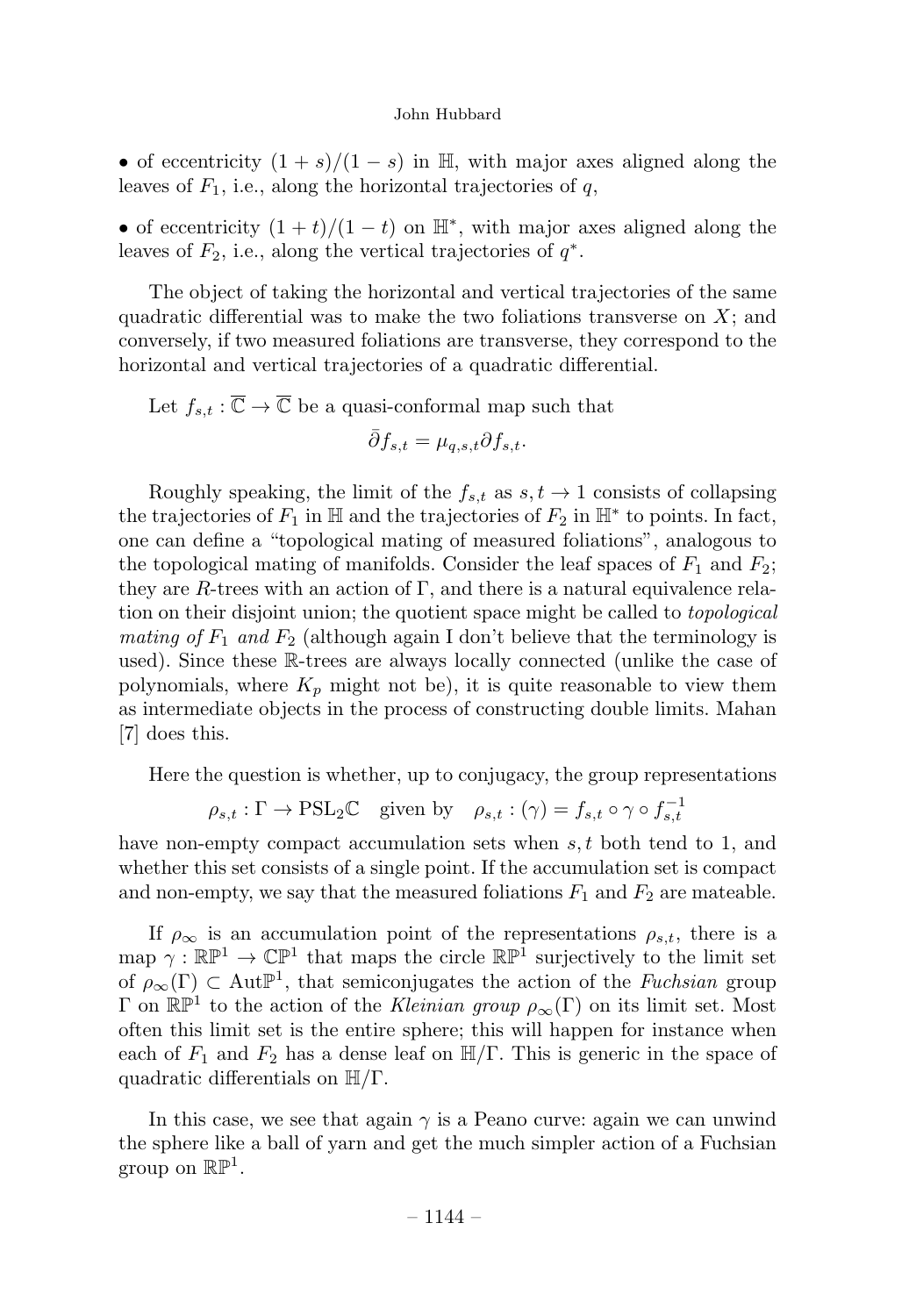#### 3. Parallel answers to the questions

For matings of polynomials, two of the most striking results are the following.

THEOREM 3.1.  $-$  (Rees-Tan Lei [14]) Two post-critically finite quadratic polynomials are mateable if and only if they do not belong to conjugate limbs of the Mandelbrot set.

THEOREM 3.2. — (Yampolsky-Zakeri [16]) Let  $\theta_1, \theta_2 \in [0, 1)$  be irrationals of bounded type. Then the polynomials  $e^{2\pi i\theta_1}z + z^2$  and  $e^{2\pi i\theta_2}z + z^2$ are mateable if and if  $\theta_1 \neq 1 - \theta_2$ .

It should be true that any pair of quadratic polynomials from nonconjugate limbs of the Mandelbrot set are mateable: computer pictures certainly suggest it. Theorems 3.2 and 3.1 would both be special cases. Very recent work of Dzmitry Dudko, following earlier work of Jiaqi Luo, gives hope that something along these lines can be proved; in particular, Dudko gives a definition of a mating when the Julia sets are not locally connected

The "parallel statement" for Kleinian groups is the double limit theorem:

THEOREM 3.3. — (Thurston) Two measured foliations  $F_1, F_2$  are mateable if any third measured foliation can be made transverse to one of  $F_1$  or  $F_2$ .

This is not quite the original statement of the double limit theorem [13] which involves sequences of pairs of points in Teichmüller space approaching the Thurston Boundary.

I do not know if in this generality the accumulation set of the  $\rho_{s,t}$  above is always reduced to a single point; I believe this follows from the Ending Lamination Conjecture (ELC, now proved [1],[6], which asserts that a limit is determined by the topological type (in this case, that of a surface) and the end-data. The end-data is rather difficult to define in general, but when the foliations  $F_1$  and  $F_2$  have dense leaves, it is the measured laminations associated to  $F_1$  and  $F_2$ , forgetting about the associated measures (which may not be unique). So the accumulation set should be a single point in this case. I don't yet understand the statement or the proof of the ending lamination conjecture, so I will say nothing more about it here. Neither will I speak of the work of Mahan Mj [7], which describes the geometry of limit sets of limits of Kleinian groups in a way very similar to the quotient  $\overline{S}_{p_1,p_2} = S_{p_1,p_2} / \approx_{p_1,p_2} 1$  don't understand the work well enough.

But in some cases the existence and uniqueness of the limit is true (and I understand the proof), most crucially when  $F_1$  and  $F_2$  are the stable and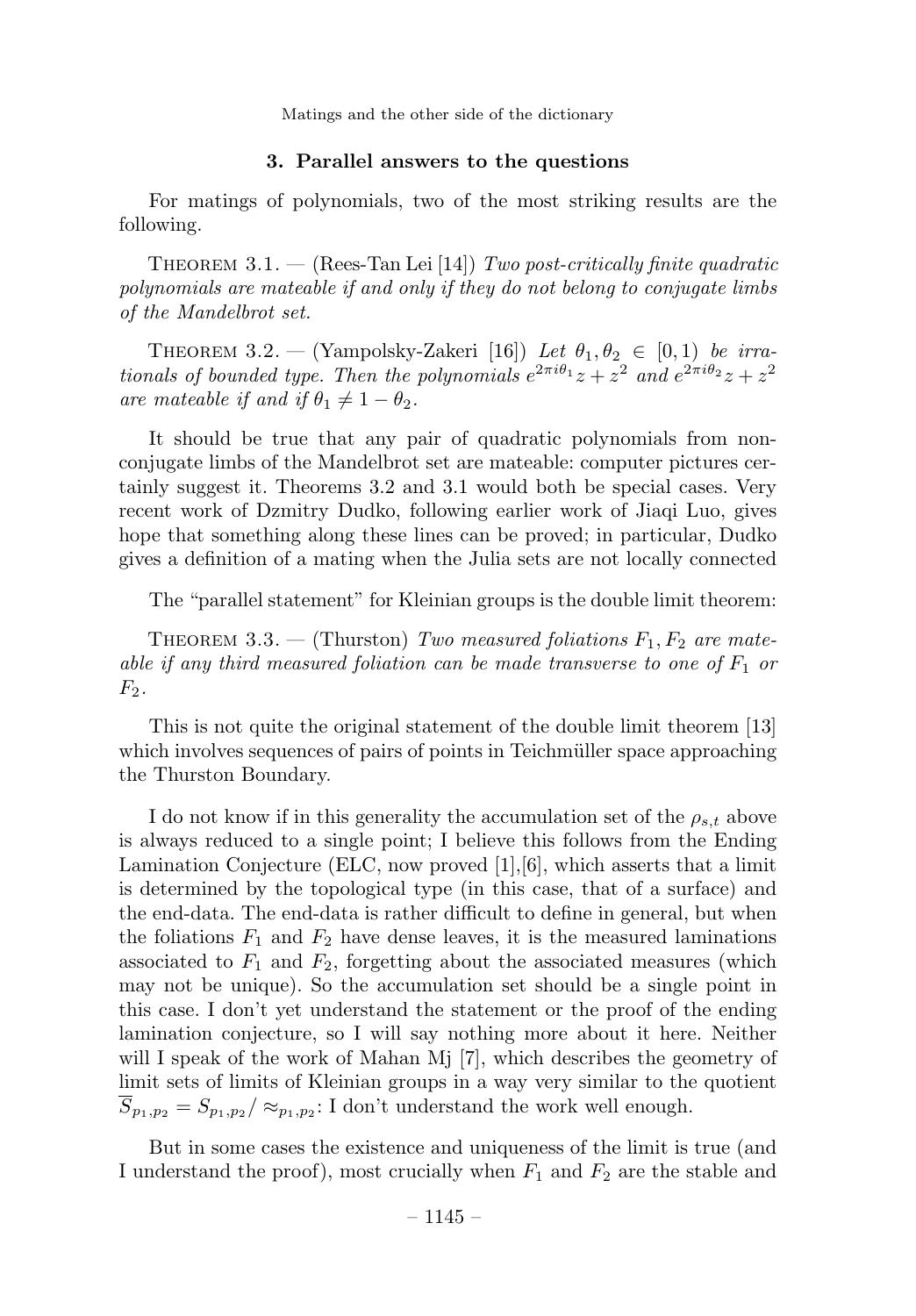unstable foliations of a pseudo-Anosov homeomorphism of a surface. The existence of the limit

$$
\lim_{s,t\to 1}\rho_{s,t}
$$

in this case is fairly easily shown to be equivalent to the existence of a hyperbolic structure on 3-manifolds that fiber over the circle with pseudo-Anosov holonomy.

Neither do I know if the condition stated is necessary as well as sufficient. Note that it implies, by taking  $F_3 = F_1$  that  $F_1$  and  $F_2$  can be made transverse, and that is necessary, essentially for the same reason that the condition in theorem 3.1 is necessary: in both cases, there are essential closed curves on the formal mating that would collapse to points in the true mating (or on the topological mating).

## 4. The proofs

There are many similarities in the proofs in the two fields, particularly when the two sides of the dictionary are specialized to postcritically finite polynomials on the dynamical systems side, and 3-d manifolds that fiber over the circle on the Kleinian groups side.

In that case, on both sides either the rational function or Kleinian group exist, or there is a multicurve that is an obstruction.

Moreover, the existence in both cases comes down to finding a fixed point of a mapping in Teichmüller space (or a product of compactified Teichmüller spaces).

In the more general case, the only method that I know of to approach existence of matings is puzzle techniques (that is what Yampolsky and Zakeri use to prove Theorem 3.2; it is also what Dudko and earlier Luo used). These have no parallel in the Kleinian world. In the Kleinian world, the proof uses Beltrami forms aligned with the horizontal and vertical foliations that are allowed to degenerate, i.e., whose norms are allowed to tend to 1. This is very similar to slow mating; the beautiful movies of slow mating have not yet led to proofs, but may well do so in the future. For examples of slow matings, go to Arnaud Chéritat's web page

http://www.math.univ-toulouse.fr/ cheritat/Gall/galery.html,

and find the film "two mating polynomial Julia sets"; there are several others equally as wonderful.